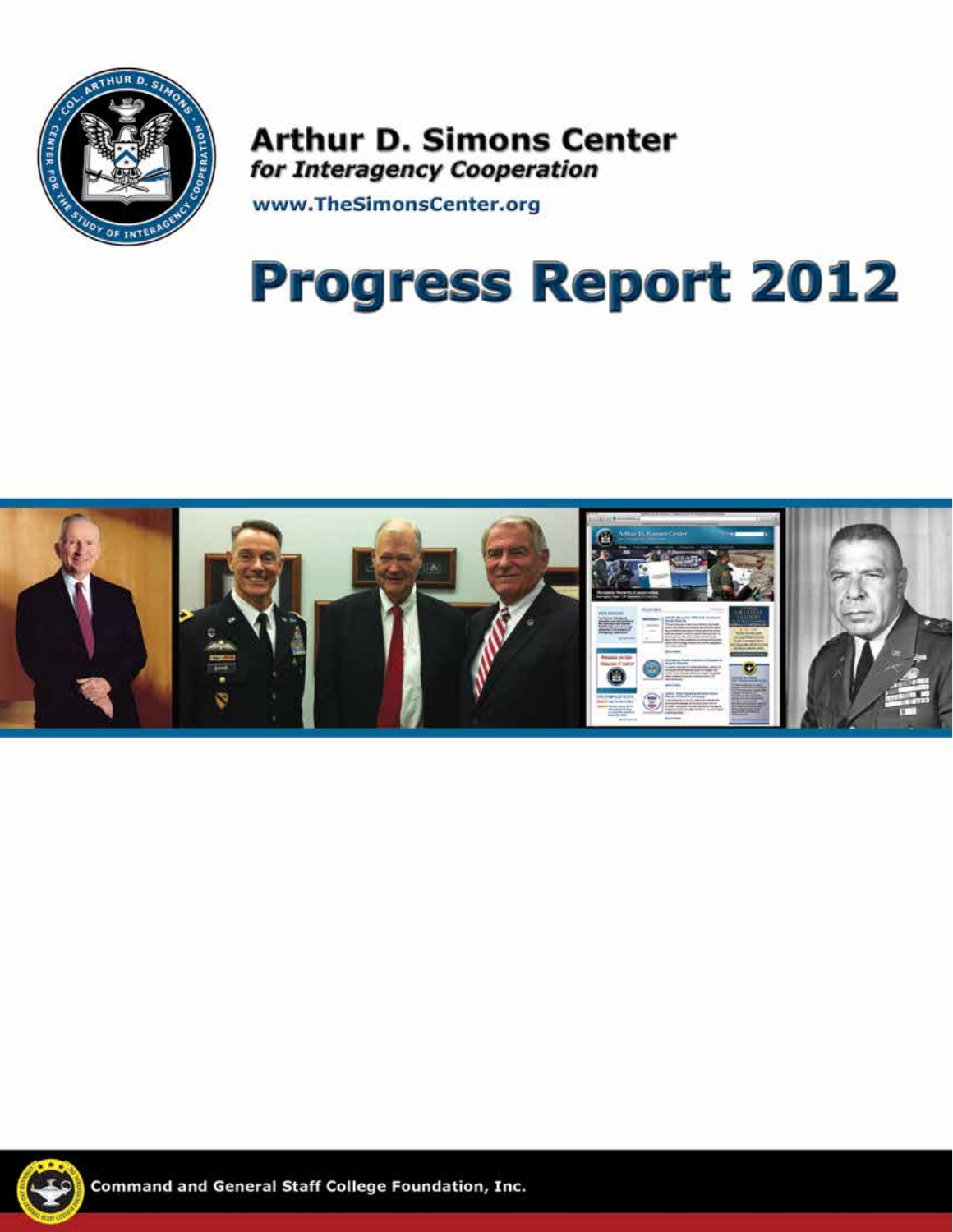

**Simons Center** *for Interagency Cooperation*



Col., U.S. Army, Ret. *Chief Executive Officer CGSC Foundation, Inc.*



**Edward Marks**

Ambassador, Ret. U.S. Foreign Service *Director*



**Ray Barrett**

Maj. Gen., U.S. Army, Ret. *Deputy Director*



**Elizabeth Hill** *Program Assistant*

### **The Simons Center Vision**

The Simons Center will be the premier center for the investigation, study and analysis of cooperation and coordination at the operational and tactical levels of interagency effort. Its programs, activities and publications will be the authoritative, nationally recognized source for information about the full range of domestic and international interagency operations.

While maintaining support for the Army's Command and General Staff College, the Simons Center will embrace the involvement and contributions of all participants in the interagency community, both civilian and military, seeking to contribute to the understanding and advancement of interagency knowledge.

Recognizing the importance of history and the value of lessons learned, we will also look to the future to see beyond current realities, to anticipate changing requirements and to prepare leaders for the next generation of interagency imperatives.

### **The Simons Center Mission**

Building on the historical legacy of academic inquiry at Fort Leavenworth, the Simons Center seeks to facilitate broader and more effective interagency cooperation within the U.S. government at the operational and tactical levels of effort. To achieve this cooperation, the Simons Center works to create a comprehensive body of interagency knowledge through study, research, analysis, publication and outreach with the goal of promoting the development of leaders skilled in coordinating interagency operations.

#### **Simons Center Funding**

The Simons Center for Interagency Cooperation is a program of the Command and General Staff College Foundation, Inc. The Command and General Staff College Foundation was established December 28, 2005, as a tax-exempt, non-profit private corporation. It seeks to foster a strong relationship between the military and private sector, to enrich the College's academic environment, enhance the institution's research activities, maintain contact with alumni, and encourage excellence in the faculty and student body to ensure the preparation of outstanding leaders for the Armed Forces of the United States and it's allies by providing resources not available from public funds. Inquiries about contributions to the Simons Center mission or its financial status should be addressed to the CGSC Foundation, Inc. (EIN: 20-4254979)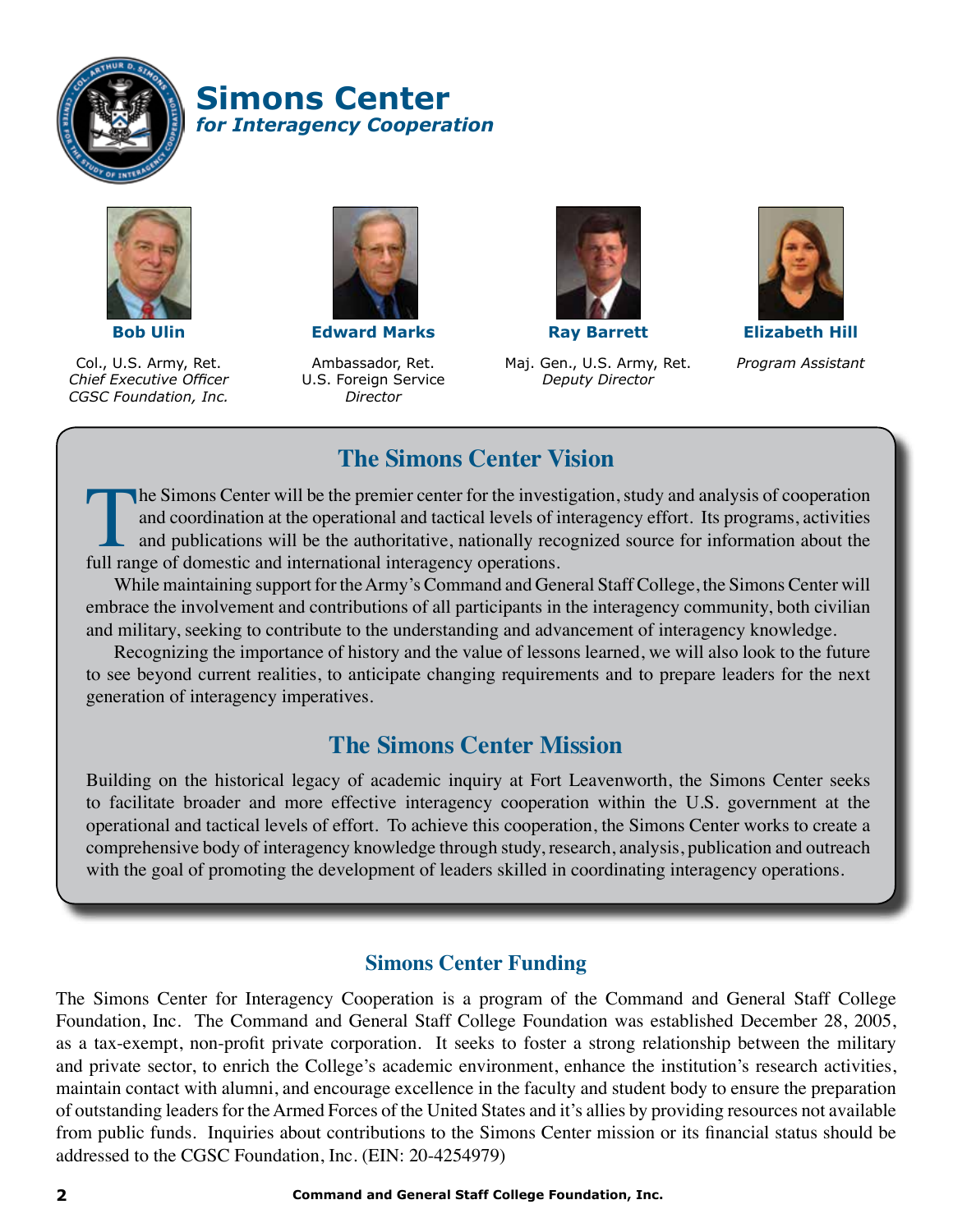## **From the Chief Executive Officer**



# *Maintaining quality, improving sustainability*

*It has been firmly established that the Simons Center is unique in its focus on the application level of interagency* 

**Bob Ulin** *Colonel, U.S. Army, Ret.*

*cooperation.*

In 2012, we celebrated our third year of the five-year<br>plan to establish the Arthur D. Simons Center as a<br>self-sustaining first class research center focused<br>on improving interagency cooperation within the n 2012, we celebrated our third year of the five-year plan to establish the Arthur D. Simons Center as a self-sustaining first class research center focused United States government. While remarkable progress has been made in support of our core mission, much

needs to be done to put the Center on a sustainable financial path.

It has been firmly established that the Simons Center is unique in its focus on

the application level of interagency cooperation. While many research organizations focus on interagency policy formulation at the national level, none are focused on the application level of interaction among the various departments and agencies of government. Additionally, we are entirely self-supported through public and private funding. Relying on public support has its advantages and disadvantages. As a public entity we are free from government control and the tyranny of the budget battles where reliance on the government can be unpredictable. This freedom permits us to focus on the critical areas of interagency cooperation that we believe will have the largest impact, rather than focusing on areas of lesser impact in search of government funding. However, being a private research center has its disadvantages as well. Over the past few years many nonprofits have lost valuable support from the public and the government due to tough economic times. Additionally, government reliance can make an

organization complacent and inefficient when it comes to budgeting and program execution. We must husband our resources, focus on economies of effort and scale, and compete for private donations and grant funding to support our mission. At the same time, we must remain faithful to our mission while being held accountable to

our donors.

*The Simons Center is a* major program of the Center in a major program of the Center in a major program of the Center in a major program of the Center in a major program of the Center in a major program of the Center in a Our focus this year has been on maintaining quality and relevance while transforming the business operations

ncy cooperation. While way that provides a more sustainable financial model.

To this end, we decided to publish *InterAgency Papers* and *Essays* online, not in print. We have also limited our involvement in seminars, conferences and symposia to those directly related to our mission and for which we have a participating role. Additionally, we have converted all but one of our advisory council meetings to teleconference meetings and increased our virtual presence on the web to extend our reach and message to our audience.

During the summer we reorganized the Simons Center to more efficiently exploit our interaction with key offices and personnel in Washington, D.C. We hired retired Ambassador Edward Marks as the new Director of the Center. He maintains an office in the district, and coordinates with various offices of the government, congressional staff, private research centers, and universities in matters of interest to the Foundation and the Simons Center. While Ambassador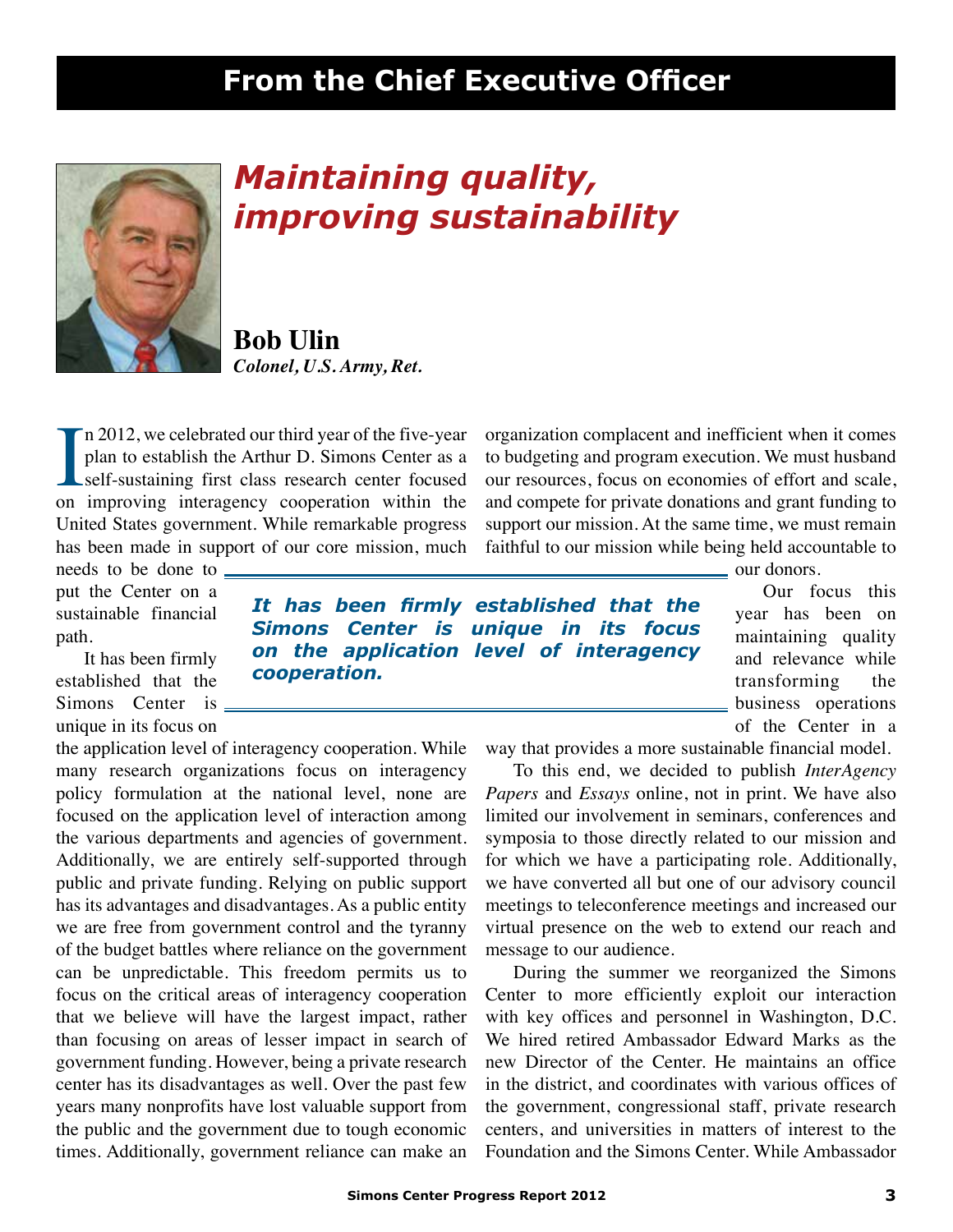

On Dec. 14, 2012, the Honorable Ike Skelton, former U.S. Representative for Missouri's 4th congressional district, visited the Simons Center with Maj. Gen. Gordon Davis. While at the Simons Center, Skelton was briefed on Simons Center programs and publications. From left to right: Maj. Gen. Gordon Davis, CGSC Deputy Commandant; the Honorable Ike Skelton; Robert Ulin, CEO, CGSC Foundation.

Marks maintains our presence in Washington, D.C., our Deputy Director, retired Major General Ray Barrett, runs the day-to-day operation of the Center on Fort Leavenworth.

Early in 2012, we met with the Kansas City Division of the FBI to discuss how we might support one another in areas of mutual interest. This meeting in February led to the development of a Kansas City Cyber Security Seminar conducted in September at the Kauffman Conference Center in conjunction with the FBI KC Division and the local chapter of Business Executives for National Security (BENS). Representatives from the headquarters of the FBI, Department of Homeland Security, Army Cyber Command, and various industry representatives met for a day-long seminar to explore cyber threats and impacts on our digital infrastructure. Sponsors for this event included the Ewing Marion Kauffman Foundation, Lockheed Martin, Sprint Nextel, UMB Bank and a host of local Kansas City companies.

In October 2012, the Foundation and Simons

Center staff participated in the annual meeting of the Association of the United States Army (AUSA). This was the first time we participated in a trade show event and the results were well worth the effort.

Our booth at AUSA showcased the work done by the Foundation and Simons Center, announced the forthcoming sale of the Five-Star General Commemorative Coins authorized by the U.S. Congress and produced by the United States Mint for the benefit of the Foundation, and the book, *Generals of the Army*, published by the University Press of Kentucky. We distributed Simons Center literature, including recent copies of the *InterAgency Journal* and responded to several questions from business, government, and congressional personnel.

We were very pleased by the interest generated by our presence, the ability to interface with key leaders in the Washington, D.C., area and the opportunity to meet with other agencies and organizations that share our interest in interagency cooperation.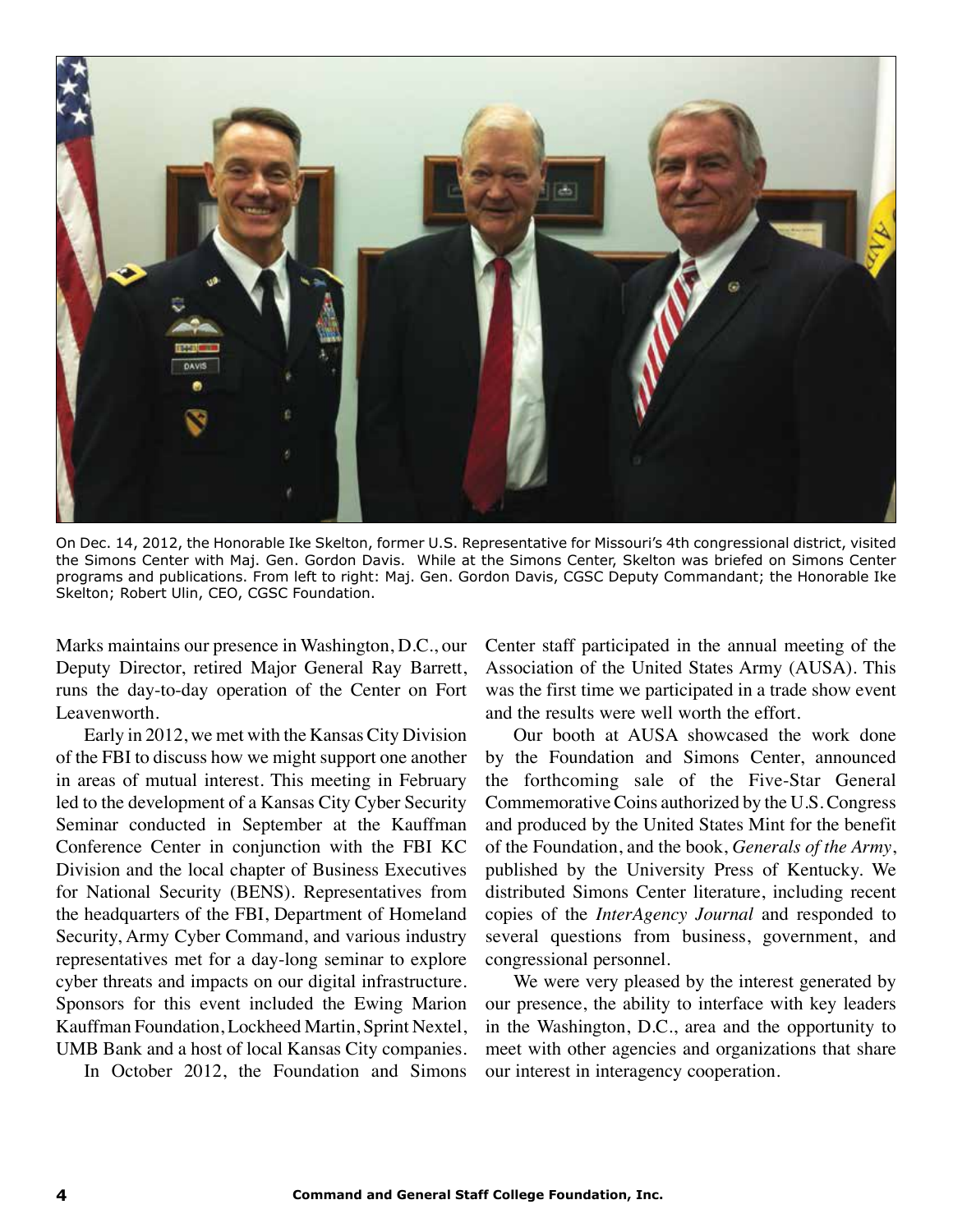# **Visitors**

ach year since its doors opened, the Simons Center has entertained a number of visitors interested in its operations. In 2012, visitors included former members of Congress, current and former government officials, current and former military leaders and professors from the academic community.

- Brig.Gen. (Ret.) Gideon Avidor, Director of the Zvi Meitar Institute for Land Warfare Studies, Tel Aviv, Israel
- Ambassador Robert Loftis, State Department Coordinator for Reconstruction and Stability
- Mr. Garry Reid, Deputy Assistant Secretary of Defense for Special Operations and Combating Terrorism
- Jim Lussiere, Ph.D., Chief, Army Research Institute (ARI), Fort Leavenworth; Kim Metcalf, Ph.D., Senior Research Psychologist, ARI; Angela Karrasch, Ph.D., Team Leader, ARI
- Ambassador (Ret.) Peter Romero, DACOR Visiting Professor of Foreign Policy
- Steve Aude, Ph.D., Vice President, ICF International
- Col. (Ret.) John Mark Mattox, Ph.D., Senior Research Fellow, Center for the Study of Weapons of Mass Destruction, National Defense University
- Mr. Robert Naething, Deputy to the Commanding General, Combined Armed Center
- Mr. Craig Beardsley, Program Administrator with the National Agricultural Biosecurity Center at Kansas State University
- Col. Michael Denning (USMC-Ret), Director, Graduate Military Programs, University of Kansas
- Maj.Gen. (Ret.) Sid Shachnow, former Commander of the U.S. Army Special Warfare Center
- Col. Frank McClary and Lt. Col. Tony Cruz, Army Concept Integration Center (ARCIC), Fort Eustis, Va.
- Brig. Gen. Arnold N. Gordon-Bray, Deputy Director for Operations, United States Africa Command (USAFRICOM)

• Lt. Col. Patrick J. Wempe, Director of Intelligence, Joint Interagency Task Force, National Capital Region, Washington, D.C.

- Dr. Robert Laurine, National Geospatial Intelligence Center
- Mr. Jon Robinson, Program Officer, Ewing Marion Kauffman Foundation
- Ambassador (Ret.) Ron Neumann, President, American Academy of Diplomacy
- Mr. Fred Polk, United Nations consultant for nongovernmental organizations
- Maj. Gen. Gordon "Skip" Davis, Deputy Commandant, U.S. Army CGSC
- Dean Vakas, Ph.D. and Jerry Jorgenson, Ph.D., Park University
- Gen. (Ret.) William "Scott" Wallace, former Commander, U.S. Army Training and Doctrine Command (TRADOC)
- Ambassador Charles Ray, former U.S. Ambassador to Zimbabwe
- Col. Jerome Hawkins, Director, Department of Joint Interagency Multinational Operations (DJIMO), U.S. Army Command and General Staff College

• Hon. Ike Skelton, former Chairman of the House Armed Services Committee, currently partner, Husch Blackwell law firm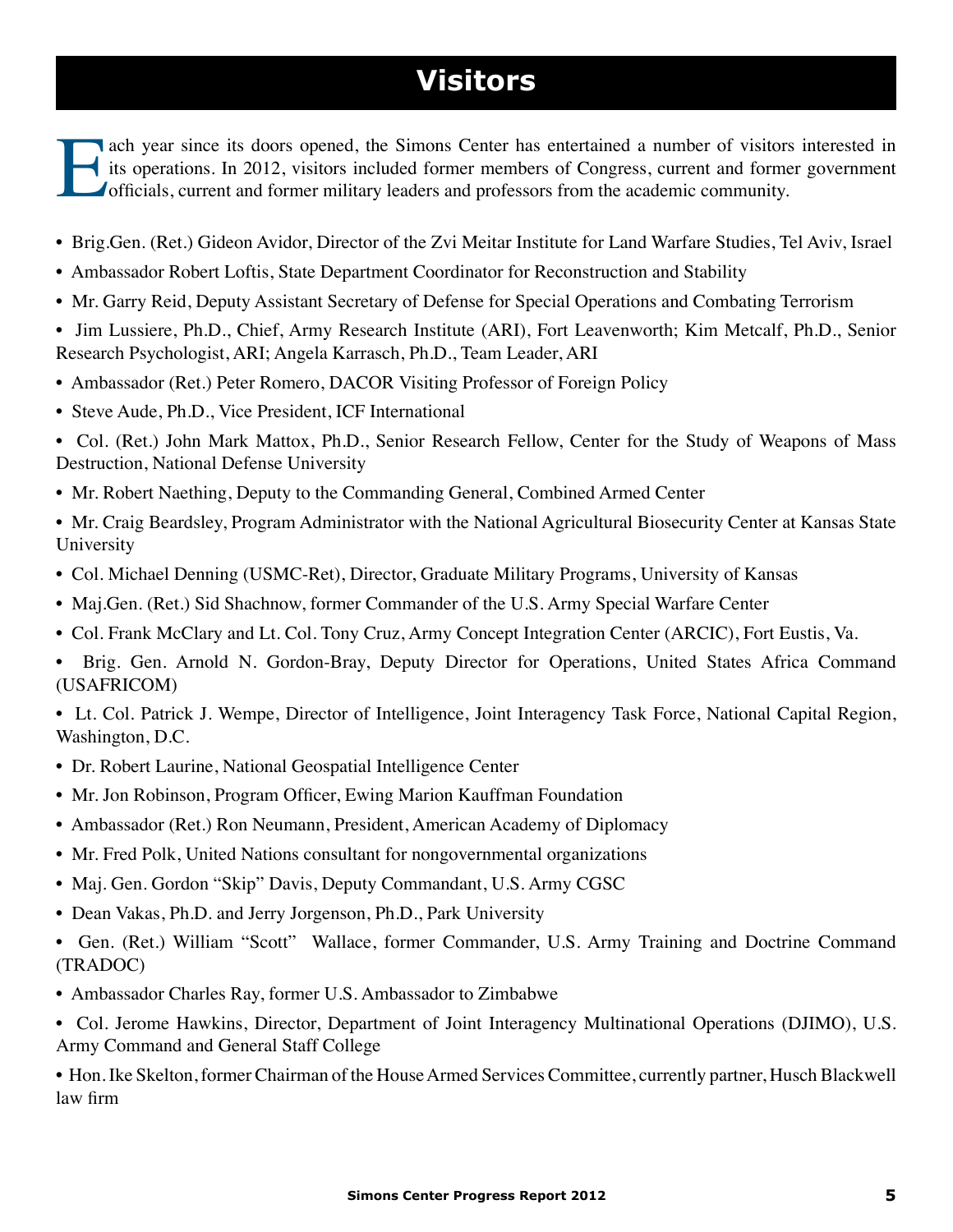# **Staff Visits**

imons Center leadership helps bring visibility to the role and function of the Simons Center by visiting a number of organizations, federal agencies, academic institutions and senior officials throughout the year. Key visits in 2012 included:

- Dr. Louis Goodman, Dean Emeritus, School of International Service, American University, Washington, D.C.
- FEMA Region VII sponsored workshop in Kansas City on the National Disaster Response Framework
- Stability Operations Training and Education Workshop, George Mason University, Arlington, Va.
- Conference on "Mission Creep: Is U.S. Foreign Policy being Militarized?," American University, Washington, D.C.
- FBI's Kansas City Field Office
- FEMA Region VII Regional Interagency Steering Committee, Kansas City, Mo.
- CGSC Foundation and Simons Center staffs visited the Eisenhower Presidential Library and Museum in Abilene, Kan., to explore future collaboration
- Political-Military Bureau POLAD Conference, Department of State
- Mr. Benno Schmidt, Interim President/CEO, Ewing Marion Kauffman Foundation
- Paul. P. Posner, Ph.D., Director, Public Administration program, George Mason University
- Mr. Rick Drake, Associate Director of Development, George C. Marshall Foundation
- Ms. Susan Johnson, President, American Foreign Service Association
- Senator Pat Roberts, Senior Senator State of Kansas
- Ambassador David Greenlee, Bureau of Conflict and Stabilization Operations, Department of State
- Mr. Randy Fleitman, Director, Office of African Affairs, Bureau of Democracy, Human Rights, and Labor, Department of State
- Allison Frendak-Blume, Ph.D., David Davis and Ambassador John Jones, Program on Peacekeeping Policy, George Mason University
- Mr. Alistair Millar, Global Coalition on Counterterrorism Cooperation
- Combatant Command J9/Interagency Director Workshop, National Defense University
- Joint Forces Staff College, Norfolk, Va.
- Ambassadors Ronald Neumann and David Greenlee, American Academy of Diplomacy
- Rear Adm. (Ret.) Gerald L. Talbot, OPM, National Security Professional Development Integration Office
- Mr. Ross Perot, Sr., Plano, Texas, to discuss Simons Center Progress
- Dr. Damian Leader, Director, Policy Leadership Division, and Ms. Michelle Gidaspova, Director of the National Security Executive Leadership Seminar, Foreign Service Institute
- Joint Interagency Task Force, National Capitol Region
- Ambassador David Greenlee to coordinate 2013 POLAD seminar in Washington, D.C.
- Maj. Gen. Gordon "Skip" Davis to coordinate J-9 conference to be conducted at Fort Leavenworth in 2013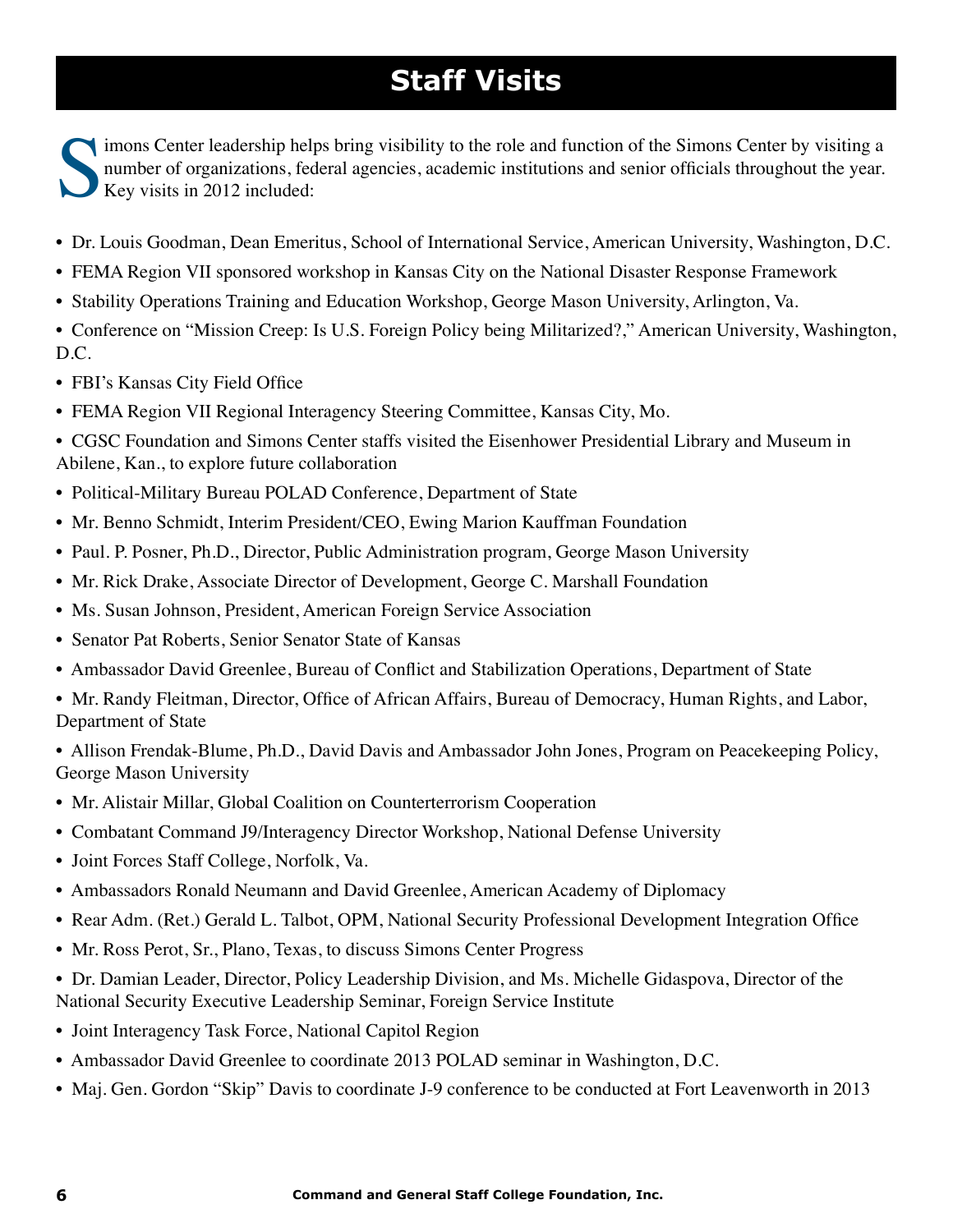### **Conferences**



Deputy Director of the Simons Center, Maj. Gen. (Ret.) Raymond D. Barrett, Jr., moderates a question and answer session during the Greater Kansas City Cyber Security Seminar conducted in November 2012.

#### **Greater Kansas City Cyber Security Seminar**

The Simons Center, in cooperation with the FBI Kansas City Division and Business Executives for National Security, hosted a day-long seminar on the nature of cyber threats and how to secure electronic information systems at both the national and local levels. Approximately 140 participants from Kansas and Missouri attended the seminar held on Nov. 15, 2012, at the Kauffman Foundation Conference Center. The seminar featured two keynote speakers: Joseph Demarest, Assistant Director of the FBI Cyber Division, and William Hagestad, author of *21st Century Chinese Cyberwarfare*. Two panels were conducted. The first panel highlighting cyber threats and security programs from the national perspective, and included presenters from Department of Homeland Security, Army Cyber Command, the FBI and a financial cyber security consultant. The second panel presented a similar view from the local/regional perspective and included representatives from the FBI Kansas City Cyber Crime Task Force, UMB Bank, Sprint, Kansas City Power and Light company and the BATS Equity Stock Exchange. Each panel was followed by a vigorous question and answer period. The significant response and success of this seminar caused the Simons Center and its sponsors to consider hosting a similar, but more focused, CEO Roundtable discussion on the executive management responsibilities concerning cyber security.

#### **Stability Operations Training and Education Workshop**

The Simons Center teamed with the Naval Postgraduate School to facilitate a two-day work group discussion on how we can teach government professionals to think and consider national objectives, incorporate other agencies' philosophies and mandates and to formulate common goals. This effort was part of the Stability Operations Training and Education Workshop sponsored by the Peacekeeping and Stability Operations Institute, Feb. 7-9, 2012, in Arlington, Va. Stakeholders in this conference included the Simons Center, U.S. Institute for Peace, J-7 Joint Chiefs of Staff, George Mason University, and the Foreign Service Institute. Through our facilitator role we were able to showcase the Center's expertise, knowledge of issues and depth of study. We also highlighted our website as a resource to the network of interagency trainers and educators in and out of government. We were also able to offer instructional models and methodologies for enhancing the study of interagency collaboration.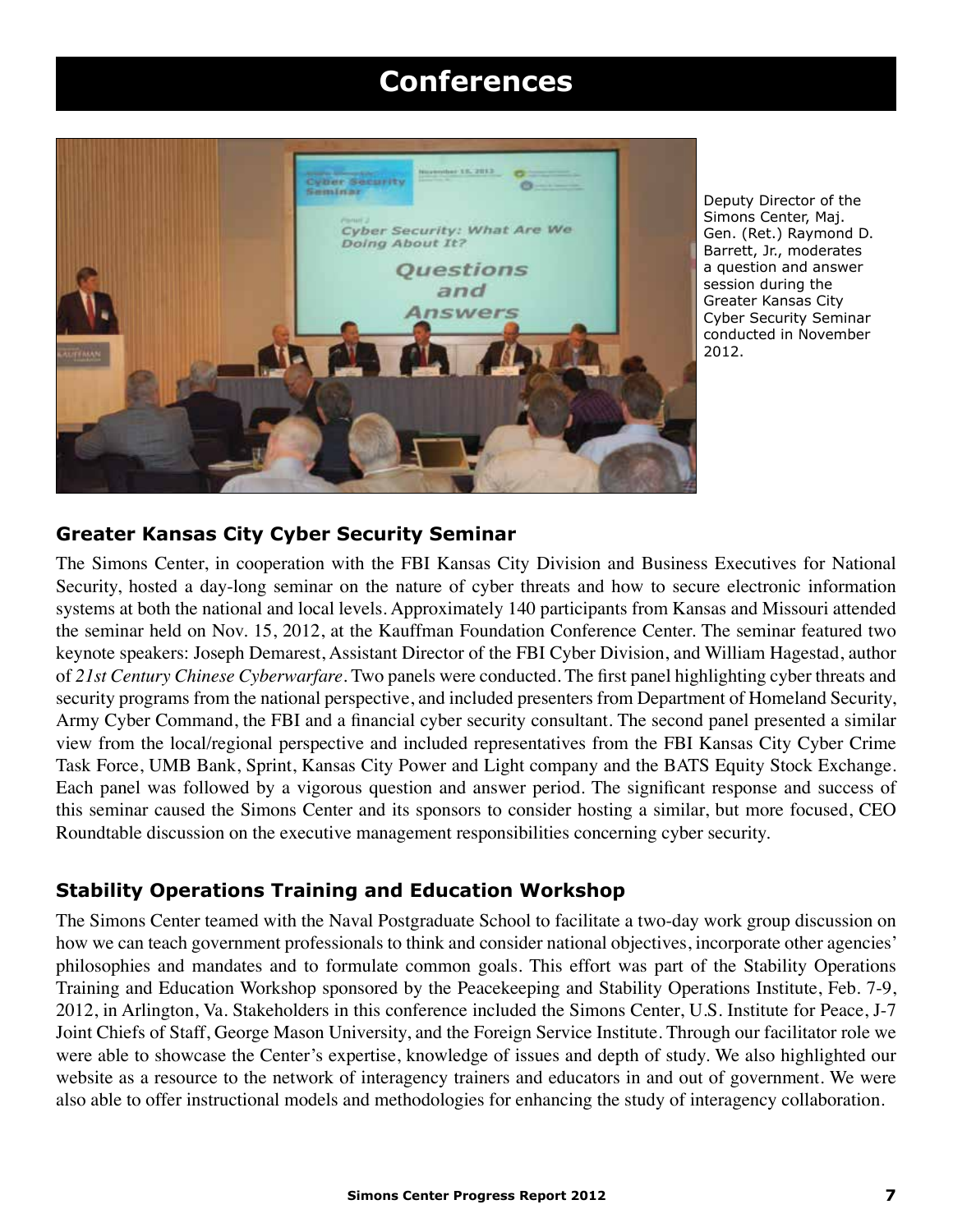# **Publications**

The Simons Center increased the number of its publications during the year while improving the quality of articles, papers, essays and other manuscripts aimed at informing the public and building a body of knowledge on interagency cooperation. We were able to accomplish this by expanding our interagency writing competitions to include student monographs at the Command and General Staff College's School of Advanced Military Studies, sponsoring an international writing competition open to the public and deciding to limit publication of our series of *InterAgency Essays* and *InterAgency Papers* to electronic format only. The Center also published its first *InterAgency Study*, a new series of lengthy, in-depth scholarly studies on particular areas, aspects or issues concerning interagency cooperation, coordination and collaboration.

Major publications in 2012 included four editions of the *InterAgency Journal*, six papers in the *InterAgency Paper* series, three essays in the *InterAgency Essay* series and for the first time, one *InterAgency Study*.



#### *InterAgency Journal*

Volume 3, Issue 1, Spring 2012 Volume 3, Issue 2, Special Edition – "Prevention of Mass Atrocities" Volume 3, Issue 3, Fall 2012 Volume 3, Issue 4, Special Edition – "Southwest Border Security"



#### *InterAgency Paper* Series

No. 6W – "Active Inaction – Egypt"

No. 7W – "Genie in the Bottle"

No. 8W – "Embassy in the Lead: Greece 1947-1949"

No. 9W – "Rethinking Interagency in Preventing Conflict"

No. 10W – "Domestic Security Cooperation on the Southwest Border"

IAP Special Issue – "2012 Interagency Writing Competition Winners"



#### *InterAgency Essay* Series

No. 12-01W – "Multilateralism in Economic Development" No. 12-02W – "Interagency Village Stability Operations" No. 12-03W – "The Sound of One Hand Clapping"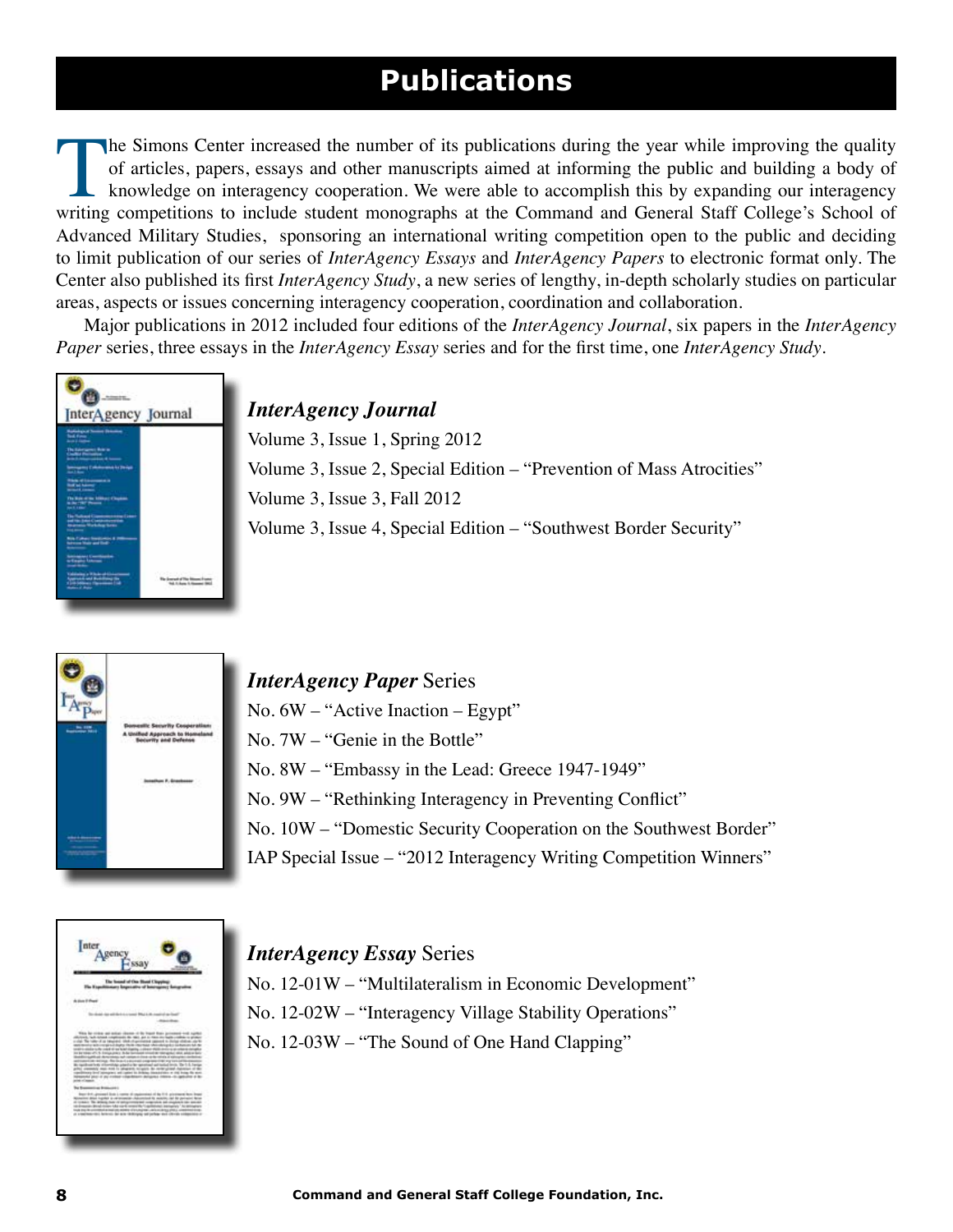

*InterAgency Study* No. 001 – "U.S. Southwest Border Security: An Operational Approach"

The Simons Center staff also wrote pieces for publication in external media.

- Bob Ulin, "Tight Budgets Could Bring Era of Interagency Cooperation," *Federal Times*, op. ed., June 2012.
- Jeffrey LaMoe, Ted Strickler, "The Army's Approach to Leader Development," *Foreign Service Journal*, July-August 2012.

• Raymond Barrett, "Dynamics of Interagency Teams," *Military Review*, coming in the March-April 2013 edition.

The various Simons Center publications and articles contributed by its staff to other publications is not only building a body of knowledge, but impacting and influencing the discussion, understanding and education of interagency cooperation issues. The Center's *Interagency Handbook on Transitions*, published by the CGSC Foundation Press in 2011, is now required reading by students attending the Air Command and General Staff College, who purchased the rights to 5,000 copies. Also, Bob Ulin's *InterAgency Essay*,"About the Interagency," is required reading for the National Security Professionals seminar run by the National Defense University's Center for Applied Strategic Learning. Finally, all printed Simons Center publications are distributed to members of Congress and their principle staff members and have influenced interagency legislation.

Further evidence of the Center's impact is reflected by comments we receive from readers, many of whom are not on our distribution mailing list.

*I have been extremely impressed by the material your center puts out on interagency collaboration, and would be interested in building a stronger relationship with your organization in the future.*

> **Director, National Security Executive Leadership Seminar The Foreign Service Institute**

*I thoroughly enjoyed reading the special edition of your InterAgency Journal on prevention of mass atrocities and genocide.*

**United Nations High Commissioner for Refugees (UNHCR)**

*The Simons Center website is an excellent and extremely useful tool for me.*

 **Director of Intelligence, Joint Interagency Task Force National Capital Region**

Finally, a comment made on the *Small Wars Journal* blog site makes note that "I recently came across some great work being done at the Simons Center on interagency reform." All these and many more, indicate the Center is beginning to have an impact on interagency practitioners.

Capitalizing on this success, the Simons Center is seeking grant funding from the Lynde and Harry Bradley Foundation to increase the frequency of the *InterAgency Journal*, our flagship publication. After submitting a letter of inquiry to the Bradley Foundation, the Center was invited to submit a full grant proposal for review by the foundation's board of directors. The proposal outlined precisely how we would expand our *Journal* to a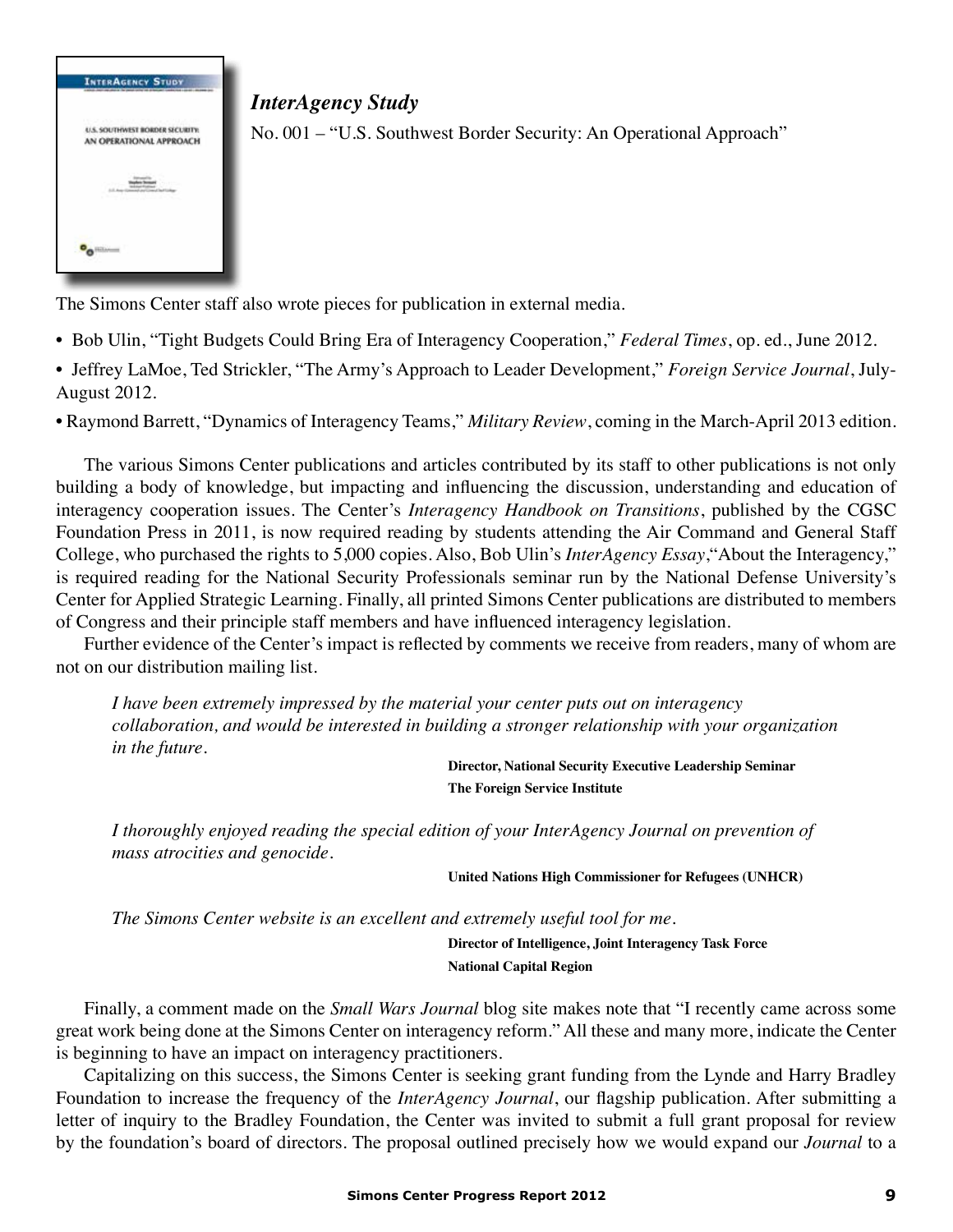quarterly publication, double its distribution, improve the quality of articles and track its impact on the national discourse of interagency cooperation. Included in the proposal was a series of sponsored interagency writing competitions at selected major universities and a detailed budget to cover costs of the expansion. To sustain this effort we are examining alternative revenue producing ideas such as obtaining underwriters of the *Journal* and selling advertisement space. Our intent during 2013 is to develop and execute a funding model that will sustain a major portion of our publications well into the future so we can continue and build on the momentum and impact we are beginning to achieve.

**Website**



Comparison of visits to www.thesimonscenter.org between 2011 and 2012. Email subscription growth is shown in red.

The Simons Center's website received 12,616 visitors in 2012. Those visitors viewed 26,941 pages, averaging 2.14 pages per visit. The total number of visitors for 2012 is significantly higher than the total number of visitors in 2011, when the site received 7,231 visitors. This is an increase of 74.5%. The average number of daily visitors to the site rose to 35 visitors per day in 2012 from 20 visitors per day in 2011. The average daily number of page views also rose to 75 pages per day in 2012 from 52 pages per day in 2011. The number of individuals subscribed to the Simons Center's "email alerts" has also increased to 160 in December 2012 from 87 in January 2012. From January to December 2012, 99 new posts, including events, publications and news items, have been added to the Simons Center's website.

The Simons Center's online interagency bibliography has grown to 1,223 entries, with an estimated 350 additional entries waiting to be added. The current 1,223 entries have been annotated, making the Simons Center's interagency bibliography more user-friendly and better suited for research purposes.

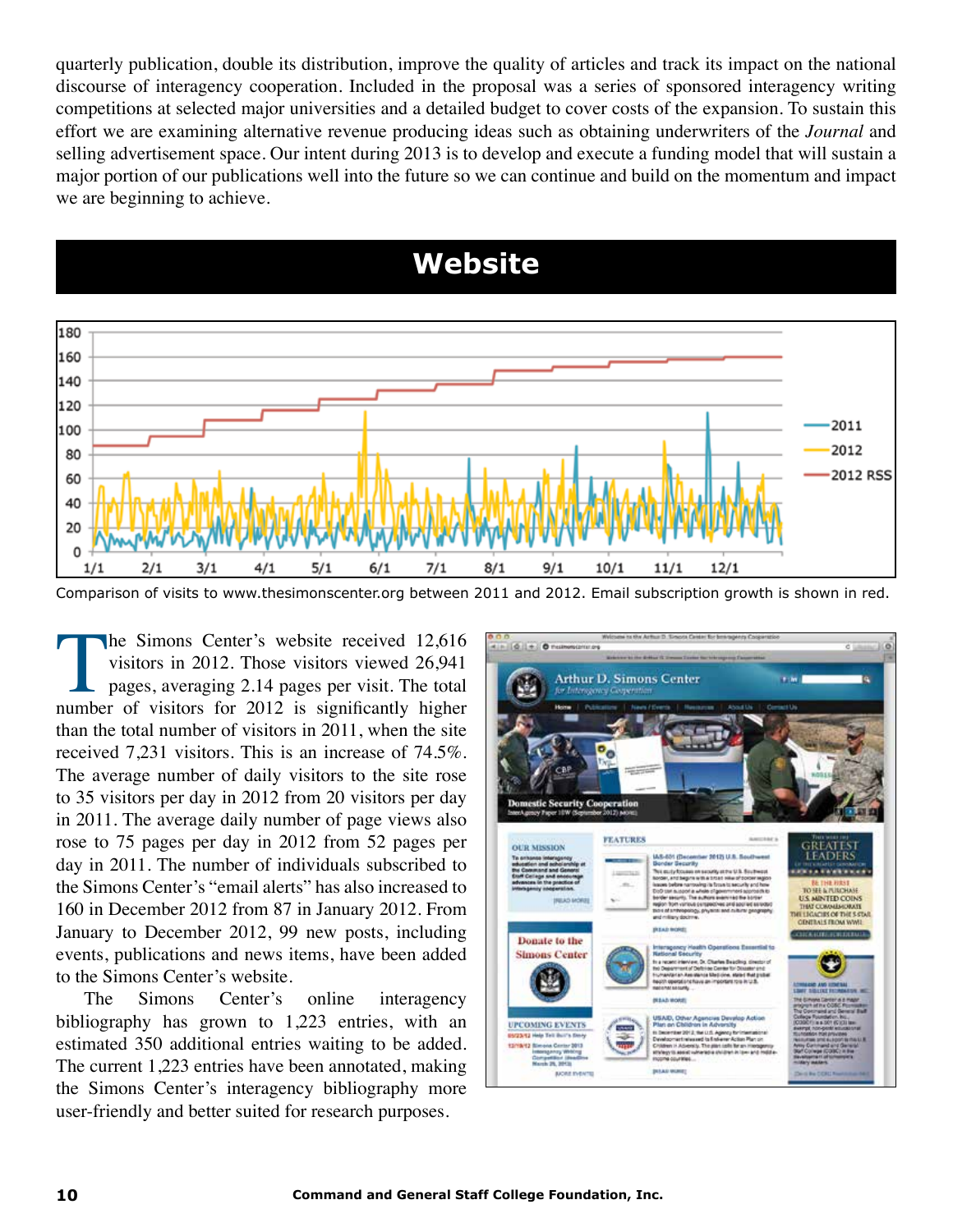# **Advisory Council**

The Simons Center Advisory Council was established to advise the CGSC Foundation CEO and Simons Center Director and senior leadership on matters relating to the efficacy and effectiveness of interagency processes, activities and operations at the application level (tactical and operational). Council members are selected from a broad range of disciplines based upon their interest in understanding and improving interagency cooperation. They serve as volunteers for a period of three years and normally may serve no longer than two consecutive terms.

The Simons Center Advisory Council members:



**Dr. David A. Anderson** is a professor of Strategic Studies and the Odom Chair of Joint, Interagency and Multinational Operations at the U.S. Army Command and General Staff College.



**Lt. Gen. (Ret.) John E. Miller** is currently President of Miller Analytics, and the Vice Chairman of the CGSC Foundation.



**Ambassador (Ret.) John Campbell** is the Ralph Bunche Senior Fellow for Africa Policy Studies at the Council on Foreign Relations.

![](_page_10_Picture_9.jpeg)

**James P. Pottorff** is the General Counsel for the University of Kansas.

![](_page_10_Picture_11.jpeg)

**Dr. Ralph O. Doughty** is Professor and Chair of Interagency and Multinational Studies at the Command and General Staff College.

![](_page_10_Picture_13.jpeg)

**Dr. Jim Stever** is acting head, Department of Political Science, University of Cincinnati, and is on the editorial boards of the International Journal of Public Administration and the International Journal of Organizational Theory and Behavior.

![](_page_10_Picture_15.jpeg)

**Ambassador (Ret.) David F. Lambertson** is a member of the University of Kansas advisory board for International Programs.

![](_page_10_Picture_17.jpeg)

**Dr. Ronald W. Trewyn** is Vice President for Research at Kansas State University and Chairman of the Kansas State University Research Foundation, Board of Directors.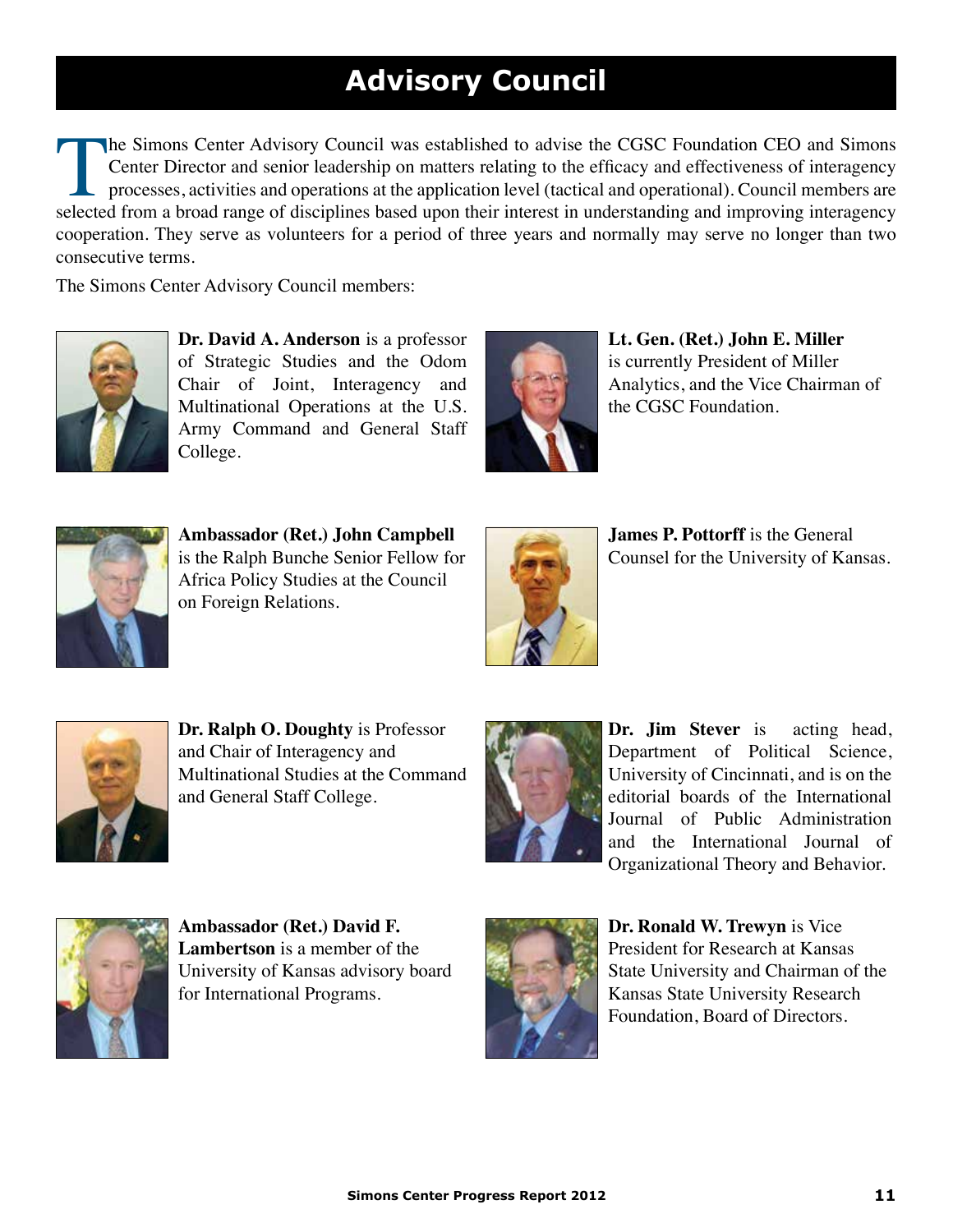### **Student Internship Program**

The Simons Center was fortunate to benefit from two new internship programs negotiated and codified in agreements with the University of Kansas at Lawrence, Kan., and Park University at Parkville, Mo. agreements with the University of Kansas at Lawrence, Kan., and Park University at Parkville, Mo.

![](_page_11_Picture_2.jpeg)

**Zach O'Bea** is a student at the University of Kansas majoring in Latin American Studies and Political Science. This past summer, as he was preparing for his senior year and a semester studying abroad in Sao Paulo, Brazil, Zach interned with the Simons Center annotating the online interagency bibliography that has now been incorporated in the reference section of the Simons Center website.

Working four half-days per week, Zach was able to research and prepare a short summary of nearly 800 of the more than 1,200 referenced papers, articles, studies, reports, thesis and citations in our bibliography. This effort makes finding the right references a much quicker and easier task for researchers that use the Center's website as a portal for their interagency work.

**Bradley Jenkins** (right, in the graduation photo) was a graduate student at Park University finishing his Masters of Art in Public Administration.

Working one half-day per week during his final semester and the summer after graduating, Bradley researched the emergency preparation, response and recovery involving the 2007 tornado that struck and devastated the city of Greensburg, Kan. His research resulted in the compilation of the most extensive documentation of this natural disaster covering actions at local, county, state and federal levels. Jenkins prepared an extensive report of his research findings that the Simons Center will publish as an *InterAgency Study* in early 2013. It is our expectation that this study will be used as a case study and the basis for emergency management

![](_page_11_Picture_7.jpeg)

professional development instruction in the coming months and years. We will be providing several copies of the study to the Command and General Staff College for use in their elective course on "Defense Support to Civil Authorities."

| 73.53                                                                                                                                                                                                                                                                                                                                                                                                                                                                                                      |                                                                                  | American Academy of Diplomary   Arthur O. Simons Center                                                                                                                                                                                                                                                                                                 |                         |                                                                                                                                            |
|------------------------------------------------------------------------------------------------------------------------------------------------------------------------------------------------------------------------------------------------------------------------------------------------------------------------------------------------------------------------------------------------------------------------------------------------------------------------------------------------------------|----------------------------------------------------------------------------------|---------------------------------------------------------------------------------------------------------------------------------------------------------------------------------------------------------------------------------------------------------------------------------------------------------------------------------------------------------|-------------------------|--------------------------------------------------------------------------------------------------------------------------------------------|
|                                                                                                                                                                                                                                                                                                                                                                                                                                                                                                            | 4 5 8 9 1 6 0 th instantation of the contract of the contract of the contract of |                                                                                                                                                                                                                                                                                                                                                         |                         | o<br>古山                                                                                                                                    |
|                                                                                                                                                                                                                                                                                                                                                                                                                                                                                                            |                                                                                  | American Aradema of Blakeways LActric D. Science Correc-                                                                                                                                                                                                                                                                                                |                         |                                                                                                                                            |
|                                                                                                                                                                                                                                                                                                                                                                                                                                                                                                            | <b>Arthur D. Simons Center</b><br>for Intervigency Compression                   |                                                                                                                                                                                                                                                                                                                                                         | $T$ for                 | a                                                                                                                                          |
|                                                                                                                                                                                                                                                                                                                                                                                                                                                                                                            | Publications   News / Bentle<br><b>Home</b>                                      | <b>Restorance:</b>                                                                                                                                                                                                                                                                                                                                      | Atrac Us<br>Contact Us: |                                                                                                                                            |
| e Posegn Service Institute                                                                                                                                                                                                                                                                                                                                                                                                                                                                                 |                                                                                  | Prantisers, Grey and Lynn Lawry, N.D. e.                                                                                                                                                                                                                                                                                                                |                         | <b>* SUBSCRIBE VIA RSS N</b>                                                                                                               |
| Diplomacy                                                                                                                                                                                                                                                                                                                                                                                                                                                                                                  |                                                                                  | Bibliography » Interagency Education and Training » American Academy of                                                                                                                                                                                                                                                                                 |                         | <b># OCT POST VIA C-MAIL</b>                                                                                                               |
| Ainertoan Azademy at Diplomacy, Porging a 21 <sup>4</sup> Contary Diplomate Service to the United States through Prefessional<br>Education and Trewing, Westkington, DC: American Academy of Biolomacy, 2011.<br>http://www.academyorklipineracy.org/publications/Forging/N20s152021s/N20Ecentery%200balterastic%20fterens/%35-<br>1426 Pull 1527 Content Coll Grounsed 19 July 2011)<br>This is a report sy the American Applamy of Distorany and the Dimson Center repending the receively for a remeand |                                                                                  |                                                                                                                                                                                                                                                                                                                                                         | Fretay, May 19, 2012    | <b>MINJOGRAPHES</b><br>. Disclamination and<br><b>Distancepers</b><br>. O'end Jake and Law<br><b>SECTION</b> VIA<br>. Divide Proportiviand |
| <b>B</b> Share/Scovmark                                                                                                                                                                                                                                                                                                                                                                                                                                                                                    |                                                                                  | employee on the cipic-hatic cide of U.S. foreign policy. According to the report, there is a marked underniventment in<br>distance), and a displacements amphasis on military expenditures. This recommends three broad courses of sciton to<br>appress this cerceivingy, and devocates for increased paining and education for dicks mate preferee are | <b>COLLANS</b>          | . Every inclusion and<br>. Health and both bound<br>. Stevens, Fallgalle and                                                               |
|                                                                                                                                                                                                                                                                                                                                                                                                                                                                                                            |                                                                                  | Tage American Academy of Dickonacy (AAD), Artentian Foreign Dervice Association (AFDA), Diplomacy, Octomatic,<br>Rifucados, Leadership, professional development, vicert, Risk Department (DOM), Stimuse Center, Training                                                                                                                               | a teat                  | <b>Indigence Strateg</b><br>. Heaping finishment<br>. Photograph in the public of a month.<br><b>EXCAMPAGE</b>                             |
| <b>Share Your Thoughts</b>                                                                                                                                                                                                                                                                                                                                                                                                                                                                                 |                                                                                  |                                                                                                                                                                                                                                                                                                                                                         |                         | . Imagery Lapkitz                                                                                                                          |

Screen capture of an entry in he "Interagency Bibliography" section of the Simons Center web site.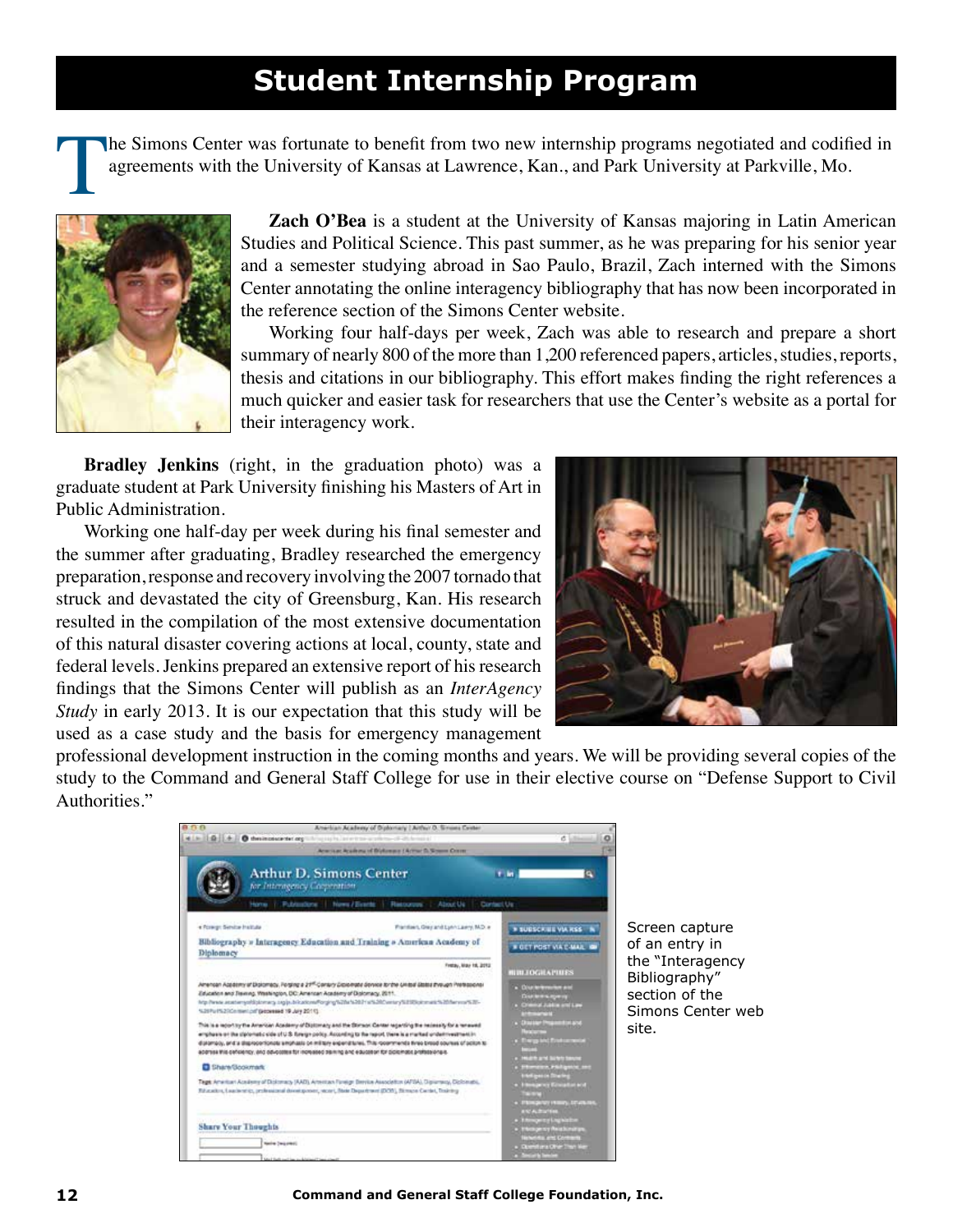## **The Way Ahead**

While 2012 was a year for reflection and transition, 2013 will be dedicated to further refining and expanding the reach of our publications and sponsorship of key interagency seminars and symposia. A major initiative is th expanding the reach of our publications and sponsorship of key interagency seminars and symposia. A major initiative is the development of an Interagency Fellows Program that will form the foundation for the future establishment of an Interagency Professional certification program.

Our long term goal is to be recognized as a center of excellence in our field, to become the repository of choice for materials, curriculum, studies and analyses pertaining to interagency cooperation. Feedback we have received indicates we are well on our way towards reaching this goal.

![](_page_12_Figure_3.jpeg)

As we begin 2013, we will continue the work we started in 2012 – maintaining quality and relevance while transforming the business operations of the Center in a way that provides a more sustainable financial model. This solid business approach will afford us the flexibility to focus on our programs and goals in 2013. The major 2013 goals include: working towards the establishment of an "InterAgency Fellows Program;" conducting a "Cyber Security CEOs Roundtable;" co-sponsoring a "POLAD Conference;" creating the "Ike Skelton InterAgency Forum;" and attending the AUSA National Meeting and Exposition. Some detail about each follows.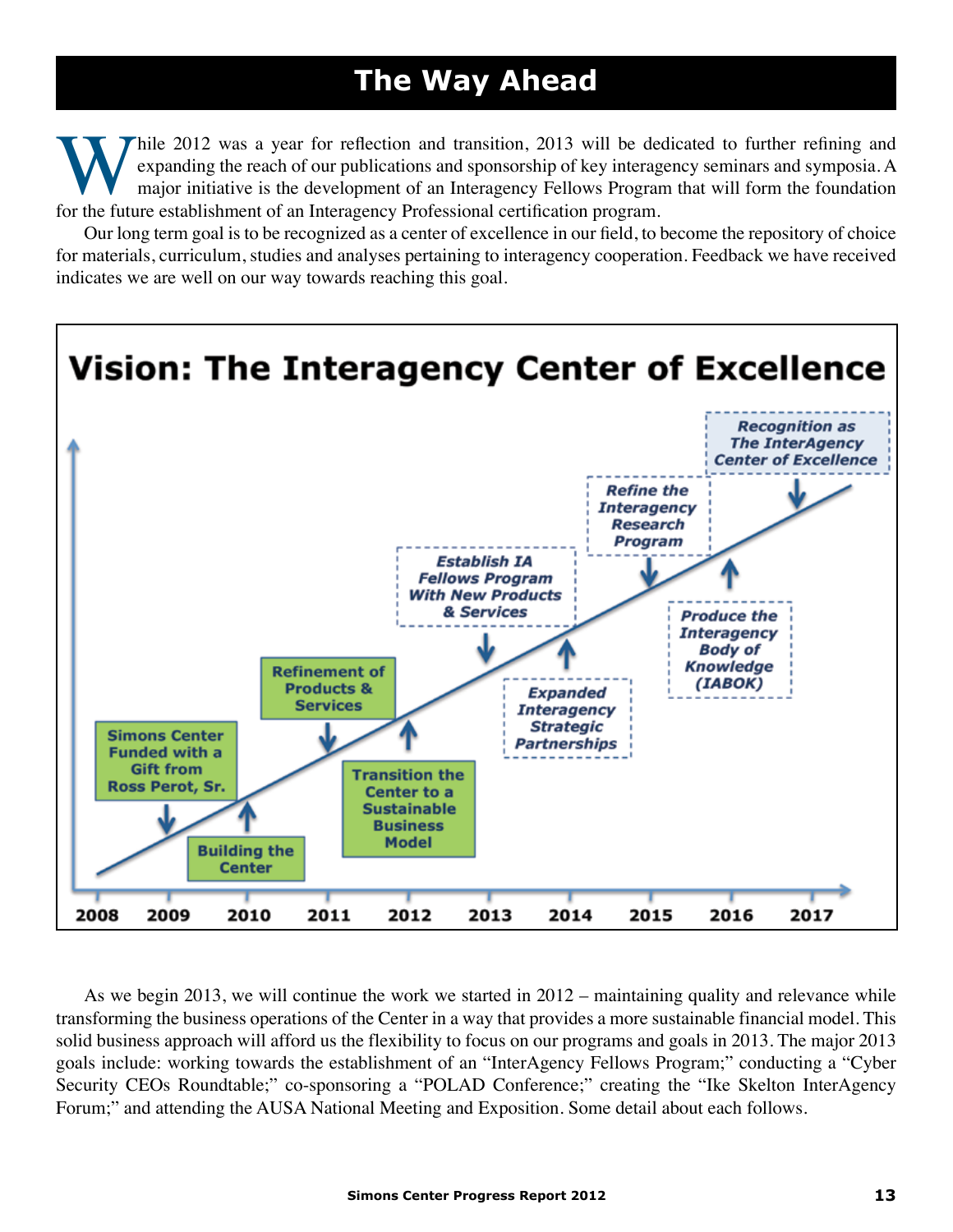#### **InterAgency Fellows Program**

A near term area of interest is the development of an interagency fellows program. In Fall 2012, we researched several fellows programs to find an example of a program that best suits our objectives. We drew inspiration from the Inter-University Seminar (IUS) on Armed Forces and Society at the University of Chicago, established in 1960 by Morris Janowitz. At that time, the IUS provided a much-needed focal point for communication and criticism among those independently engaged in research on the armed forces at widely scattered universities and research centers. Today the Inter-University Seminar on Armed Forces and Society constitutes an "invisible college" for nearly 600 Fellows in over 35 countries.

![](_page_13_Figure_2.jpeg)

The Simons Center InterAgency Fellows Program – a leadership development path for interagency professionals.

We believe that building a robust interagency fellows program is critical to building the broad-based constituency needed for the Simons Center to offer research and collaboration opportunities for scholars, students, and government personnel who share the interest in fostering efficient and effective governmental action. Eventually, we will offer curricular materials, education and certification for Interagency Professionals. We are currently pursuing grant funding to establish the Simons Center InterAgency Fellows Program in 2013. When established, academics, government professionals, students and other interested parties will come together to share ideas, concepts and experiences with the aim to appreciate, understand and improve interagency cooperation.

#### **Cyber Security CEOs Roundtable**

Based upon the overwhelming positive feedback received from the Cyber Security Seminar in November, we will conduct a follow-on CEO Roundtable in partnership with the Kansas City Division of the FBI and the Kansas City Chapter of the Business Executives for National Security.

#### **POLAD Conference**

Ambassador Marks is leading the effort to partner with the American Academy of Diplomacy in Washington, D.C., to co-sponsor a seminar to address the advantages and disadvantages of expanding the Political Advisor (POLAD) program. This conference will include speakers from the Departments of State and Defense.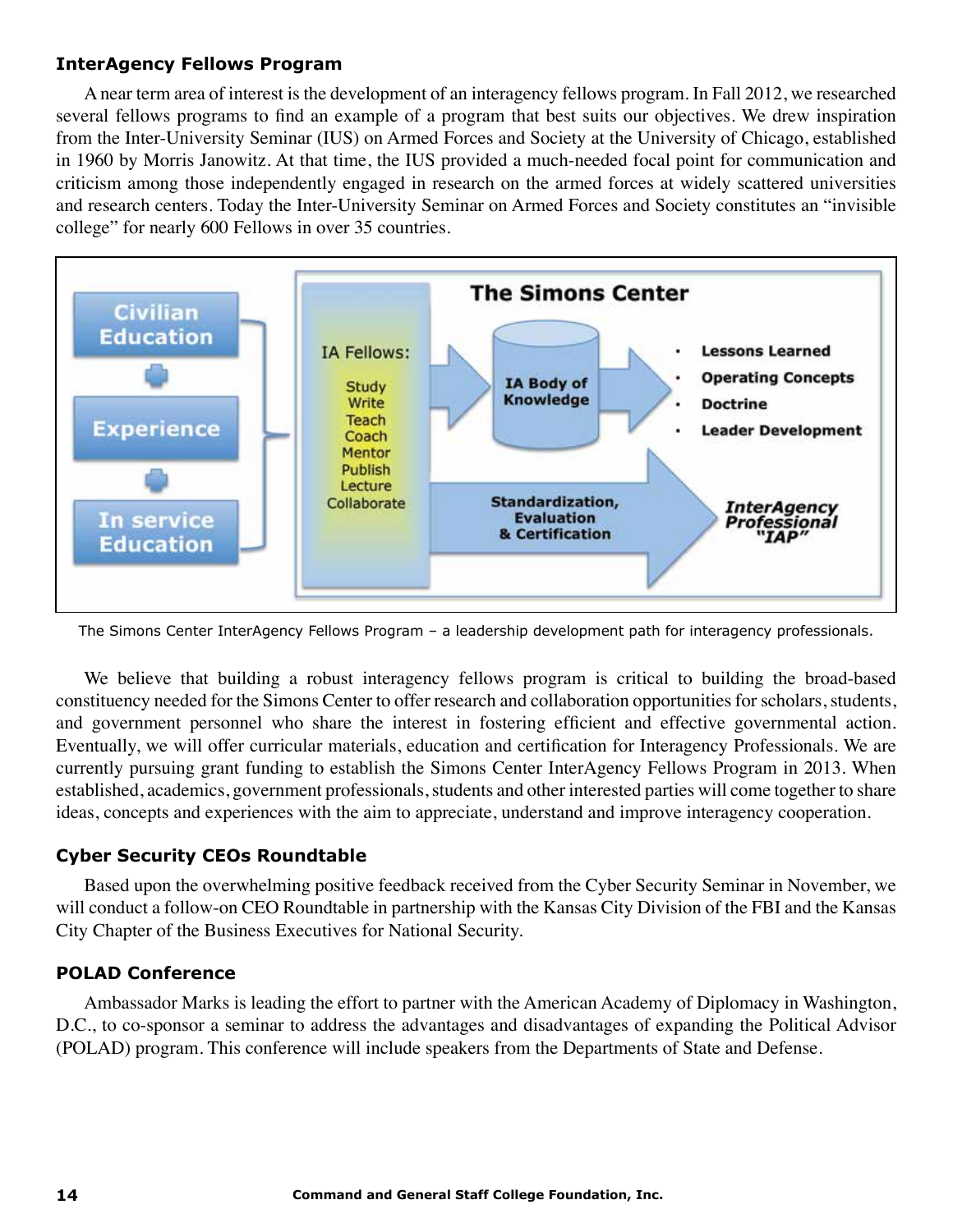#### **Ike Skelton InterAgency Forum**

Another initiative is the creation of the Ike Skelton InterAgency Forum to be conducted quarterly in Kansas City in cooperation with the Federal Executive Board (FEB). The Greater Kansas City FEB is comprised of 146 federal agencies located in Cass, Clay, Jackson, Johnson, Leavenworth, Platte, Ray and Wyandotte counties. The Federal government is Kansas City's largest employer with more than 26,800 Federal employees. The Ike Skelton Forum will address interagency issues of importance to FEB members in the performance of their duties and responsibilities.

#### **AUSA Annual Meeting**

Once again we will participate in the annual meeting and exposition of the Association of the United States Army (AUSA) conducted at the Walter E. Washington Convention Center, Washington, D.C., Oct. 21-23, to showcase our efforts to the military, industry and the federal government.